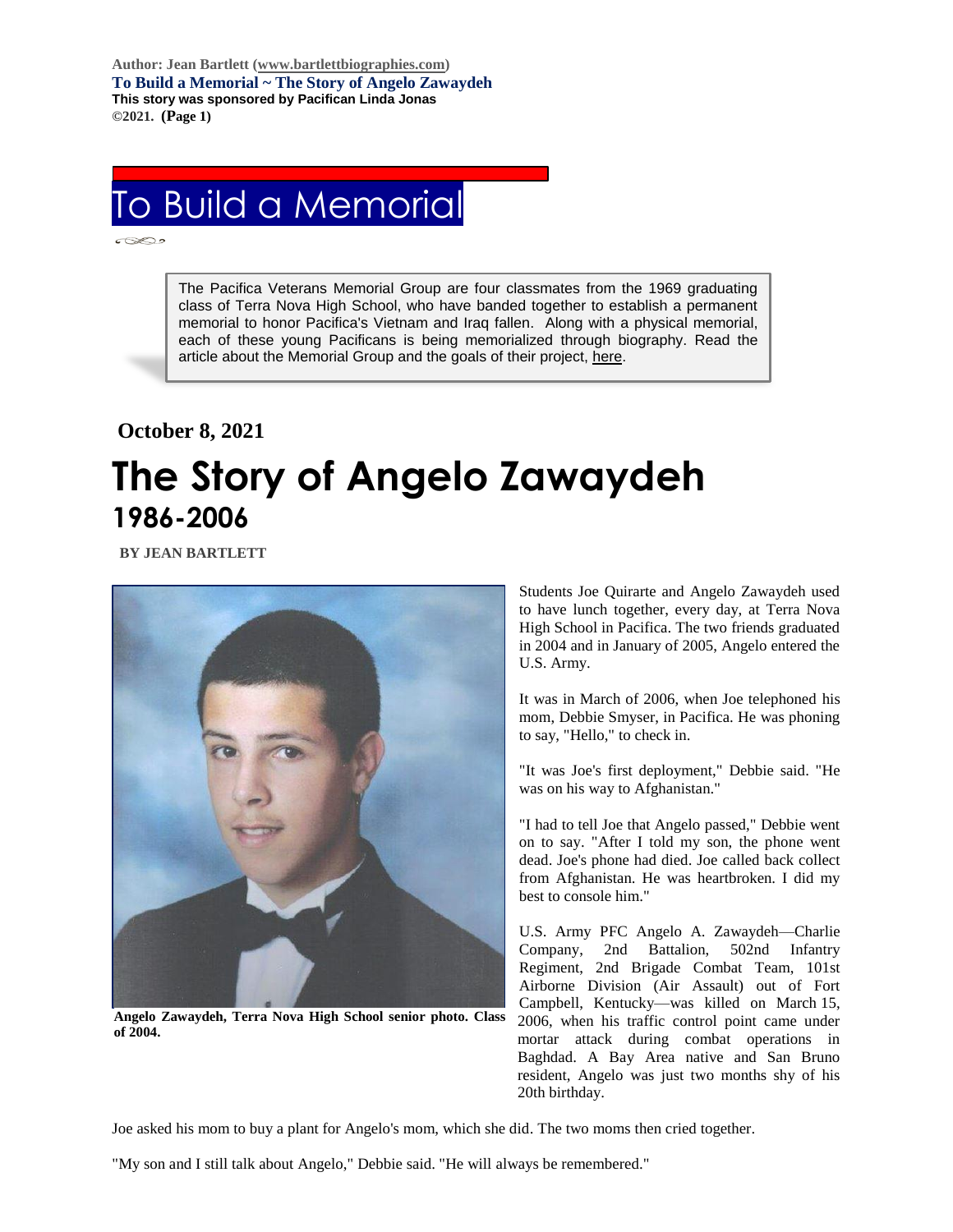## **Author: Jean Bartlett [\(www.bartlettbiographies.com\)](http://www.bartlettbiographies.com/) To Build a Memorial ~ The Story of Angelo Zawaydeh This story was sponsored by Pacifican Linda Jonas ©2021. (Page 2)**

Angelo Akram Zawaydeh was born on May 27, 1986 in San Francisco to April Bradreau and Akram Zawaydeh. He was the first of their four children: Angelo, Francesca, Nicole and Dominic.

"I met Angelo at Ortega School," said Tony Lucia, who grew up in Pacifica.

While Angelo was somewhat shy, the two boys shared an enthusiasm for video games, especially role-playing video games.

In the earliest days of their friendship, the two did swordplay with sticks and cardboard, played hide-and-seek and always worked on their continued favorite, video-game role playing. As they got a little older, it was to the surf for bodyboarding.

Angelo was Jordanian-American, and Tony said Angelo's personality was a product of his Jordanian background in that he was a giving, caring and sincere friend. "He was always willing to share."

Well-liked in school, not much for speaking up in class unless he felt his input was absolutely necessary, middleschooler Angelo thought that law enforcement and the military would be avenues he would pursue in his adult years.

Tony reflected on what was lost the day Angelo died.

"The world lost a very caring, sincere, hospitable, generous and future-family man when it lost Angelo Zawaydeh."

\* \* \*

"I met Angelo when were around 15 at Terra Nova High School," Kevin Campos said. "We both didn't have athletic wear for Phys Ed so we ended up sitting out. I was listening to heavy metal and so was he. We started talking about music and from then on we were friends. He was just an all-around good dude."



**Terra Nova High School, Pacifica, CA. Photo from TNHS Class of 2004 (classreport.org).**

Kevin ticked off the top picks on their metal playlist: Korn, Adema, Slipknot and Mudvayne.

"We played a ton of video games. Angelo loved Final Fantasy VII and we would just sit and not say a word, playing games for hours."

The two friends also used to head to the mall, with a follow-up of skateboarding at a park. Angelo was an avid skateboarder – he'd been skateboarding since he was 9 and had mastered numerous tricks. They also liked to have BB gun shootouts in their respective yards, which, just thinking about, still makes Kevin laugh.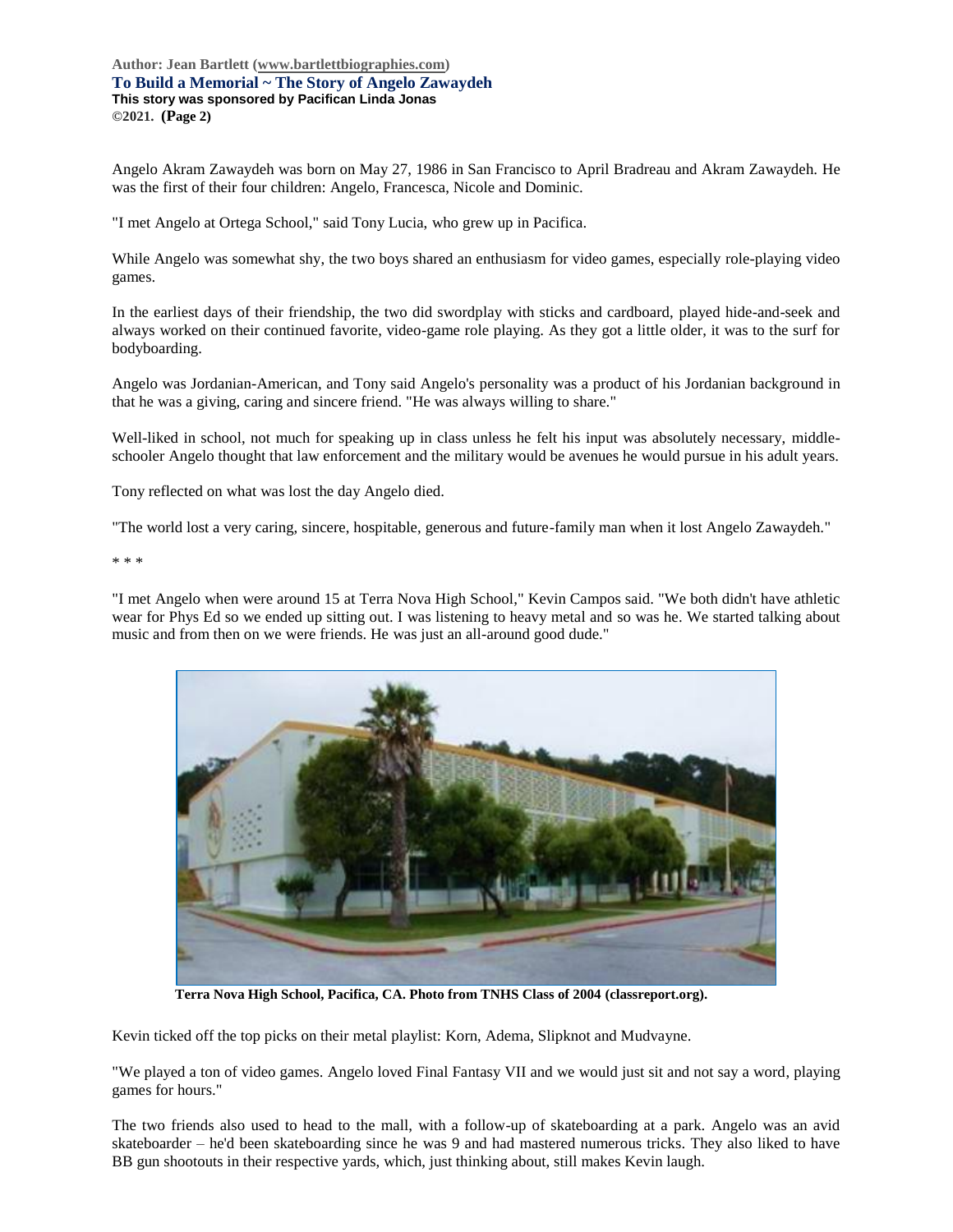**Author: Jean Bartlett [\(www.bartlettbiographies.com\)](http://www.bartlettbiographies.com/) To Build a Memorial ~ The Story of Angelo Zawaydeh This story was sponsored by Pacifican Linda Jonas ©2021. (Page 3)**

"Angelo and I never had a ton of cash but my parents remember how much the grocery bill was! We would sit in front of the TV with a gallon of milk and two or three boxes of cereal. The next thing you know, we finished it all. For a skinny guy, he could put the food away. We attempted the 1-Pound Burger Challenge at Fuddruckers in Daly City a couple of times. But he never could finish it."

Then there was driving nowhere in particular, just for the joy of the ride.

"His parents brought him an Infiniti G20 and he loved that damn thing. He was a risk taker and a speed demon," Kevin paused to laugh out loud. "We almost met our end a few times in that car!"

Angelo's heart was huge when it came to pets.

"He had a Siberian Husky, Shadow, that he adored," Kevin recalled. "And he spent so much time at my house that he and my cat Moe became best buds. The three of us would hang out all the time." (By the time Angelo signed on with the Army, Shadow had a three-month-old puppy, Oso – one more "best bud" to add to Angelo's list of furry friends.)

Megan was Angelo's girlfriend. Angelo and Megan dated almost the entire time Kevin knew Angelo. Kevin's girlfriend back in high school was Christina and she and Megan were best friends. Megan and Angelo split up shortly after Angelo joined the Army.

The biggest influence that sent both young men off to serve their country was the September 11 attacks.

"I had always wanted to join the military," Kevin said, "but that day solidified it. We were all angry and wanted to get revenge on those who attacked us."

In March of 2006, Kevin told *San Francisco Chronicle* staff writer Steve Rubenstein, "We thought if we're going to live in this country and raise our families here, we had to do something before we started our lives. We decided that America was worth fighting for."

Angelo's parents told the *Associated Press* that their son brought up the idea of joining the military when he was 16. They were against it and said, no. They worried not only about the danger their teenage son faced going to war, but they were additionally deeply concerned about his participating in a Middle Eastern war. Angelo's dad is Jordanian and his uncle was a member of the Jordanian Parliament.

His parents hoped he would go to college. They encouraged him to go to college. But when he turned 18 he told them, "I can't sit in the classroom anymore. I need to get up and do something."

At the age of 18, the decision was Angelo's to make.

Out of the different branches of the U.S. military, why did Angelo choose the Army?

"I truly believe he did it for the signing bonus," Kevin said.

There are a number of articles from 2004/2005 which discuss the Army's then struggles to meet its overall target recruiting quotas. In response, the Army offered enlistment bonuses and re-enlistment bonuses.

In March of 2006, Angelo's dad told the *San Mateo Journal*, "For the Army and Armed Forces in general to give a \$15,000 signing bonus to an 18-year-old is a bribe. They should be ashamed."

"At that stage of the war we were losing a lot of guys and recruiting was down," Kevin noted. "I think Angelo wanted the money to buy a ring for Megan and to start a family. He also wanted to serve his country. We were gonna join the Marines together, but I think that huge chunk of cash to an 18-year-old was the final deciding factor for him. The Marines wanted him badly, and wanted him to be an officer. But they weren't offering anything to join at the time. Also he was stoked to be Airborne and the Marines don't really have airborne troops. As I recall, he was even talking about applying for Ranger school."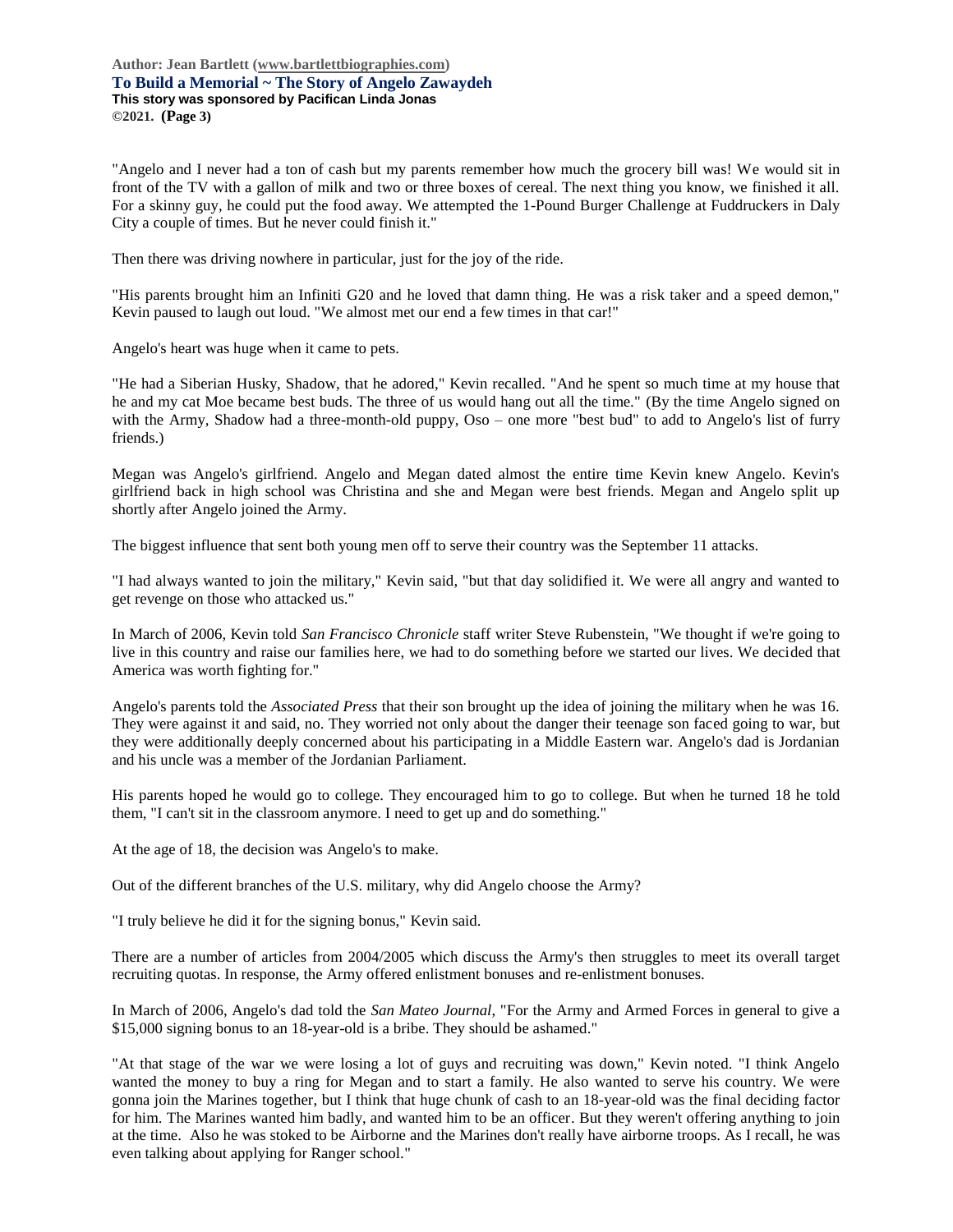**Author: Jean Bartlett [\(www.bartlettbiographies.com\)](http://www.bartlettbiographies.com/) To Build a Memorial ~ The Story of Angelo Zawaydeh This story was sponsored by Pacifican Linda Jonas ©2021. (Page 4)**

Kevin did join the Marines, March of 2005. He was deployed to Ramadi, Iraq in 2008-2009. Now working in security and living in San Mateo, CA, Kevin served in the Marine Corps until 2013. He exited the Marines as a Corporal E-4 and an Infantry Squad Leader.

Angelo entered the Army in January of 2005. In September, Angelo was sent to Iraq.



**The insignia of the 101st Airborne Division ("Screaming Eagles.")**

"I took him to the airport when his pre-deployment leave was over," Kevin shared. "It was his last moments home. I remember taking him to SFO and giving him a big hug and then watching him head into the airport. That's the last time we saw each other."

Angelo's mom told the *San Mateo Daily Journal* that when her son left for Iraq, he really believed he should be there. He believed he was there "not stop people, but to stop evil."

Angelo struggled with what he believed and what he saw in Iraq once he was there. But he stood proudly with those he served with – as a patriot, as a defender and as a friend. And he would, as always, keep his attitude upbeat. All of his family members and friends, and many of his neighbors and teachers, would later praise him for his innate ability to spread smiles and his constant willingness to lend a helping hand. And Angelo made plans while he was in Iraq. Once he finished his four-year obligation, he was going to college to study law enforcement or law.

His immediate plans were to come home on mid-deployment leave. He was scheduled for two weeks in May. With his 20th birthday on May 27, his family had big celebration plans in the works. Additionally, his sister Francesca was graduating from South San Francisco High School in June and then heading off to UC Santa Cruz. That was also included in those celebratory plans. Angelo's father said Angelo had it all worked out that he was going to teach Francesca to drive during his time home and take her around her new college campus.

And then the unplanned, happened.

As the article in the *Military Times* reported, Army PFC Angelo A. Zawaydeh, 19, died Wednesday, March 15, 2006, serving during Operation Iraqi Freedom. "He was manning a machine gun atop a tank at a Baghdad traffic control point when he was killed by a bullet in the neck."

Kevin was at home when he missed the call from Angelo's family's home number.

"I got excited because I thought he was home early. I called back and his little brother answered and handed the phone to his mom. I could tell something was wrong right away and then she said, 'Angelo's gone.'"

Angelo's parents heard of their son's death on the eve of their 21st wedding anniversary.

Two hundred people attended the service for Angelo at St. Thomas More Catholic Church in San Francisco. He was laid to rest at the Greek Orthodox Memorial Park in Colma, CA. While his parents were not for the war, they were both very proud of their son for his service, his heroism and for his true gift of being such a good human being. Angelo was recognized at his service for "saving many lives that day."

"Angelo was full of love," Kevin said of his best friend. "He never said anything bad about anyone, just a real genuine nice dude. And he always put everyone else before himself – something people have lost these days it seems.

"He was in fact, the best dude I've ever known. He was funny as hell and very, very compassionate and caring. He was the kind of guy who would literally give you the shirt off his back if you were in need. He was always there to listen to your problems and give advice. And if you didn't wanna talk about it, he would just be there.